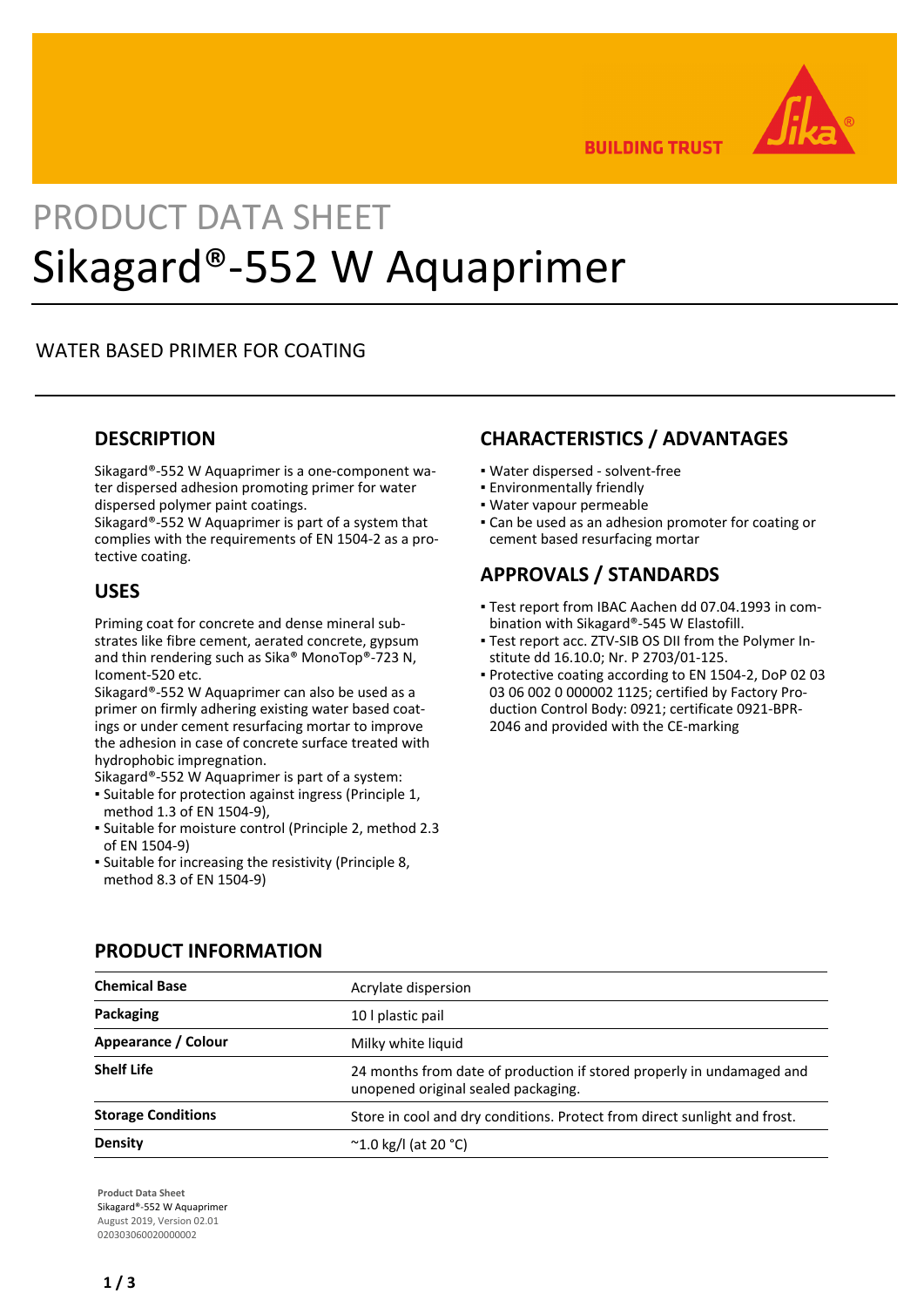## **SYSTEM INFORMATION**

**System Structure** 1 × Sikagard®-552 W Aquaprimer

### **APPLICATION INFORMATION**

| Consumption                       | $\sim$ 0.10–0.12 kg/m <sup>2</sup> ( $\sim$ 8–10 m <sup>2</sup> per litre) dependent on the absorbency of<br>the substrate.                                                                                                                                                                                                                                                              |           |  |
|-----------------------------------|------------------------------------------------------------------------------------------------------------------------------------------------------------------------------------------------------------------------------------------------------------------------------------------------------------------------------------------------------------------------------------------|-----------|--|
| <b>Ambient Air Temperature</b>    | +8 °C min. / +35 °C max.                                                                                                                                                                                                                                                                                                                                                                 |           |  |
| <b>Relative Air Humidity</b>      | $< 80\%$                                                                                                                                                                                                                                                                                                                                                                                 |           |  |
| <b>Dew Point</b>                  | Substrate and ambient temperature must be at least 3 °C above dew point.                                                                                                                                                                                                                                                                                                                 |           |  |
| <b>Substrate Temperature</b>      | +8 °C min. / +35 °C max.                                                                                                                                                                                                                                                                                                                                                                 |           |  |
| <b>Waiting Time / Overcoating</b> | Waiting time before coating:                                                                                                                                                                                                                                                                                                                                                             |           |  |
|                                   | Substrate temperature                                                                                                                                                                                                                                                                                                                                                                    | Time      |  |
|                                   | $+8 °C$                                                                                                                                                                                                                                                                                                                                                                                  | 12 hours  |  |
|                                   | $+20 °C$                                                                                                                                                                                                                                                                                                                                                                                 | 5 hours   |  |
|                                   | $+35 °C$                                                                                                                                                                                                                                                                                                                                                                                 | 2.5 hours |  |
|                                   | Note: When application is on existing coating, waiting time prior to over-<br>coat the primer will increase by 100%.<br>Use only water dispersed coating systems on top of Sikagard®-552 W<br>Aquaprimer.<br>When used as primer under cement based resurfacing mortar, apply the<br>mortar when the primer is still tacky. If the primer has dried out com-<br>pletely, re-apply 1 coat |           |  |
| <b>Curing Treatment</b>           | Sikagard®-552 W Aquaprimer does not require any special curing but must<br>be protected from rain for at least 30 minutes at +20 °C.                                                                                                                                                                                                                                                     |           |  |

## **APPLICATION INSTRUCTIONS**

#### **SUBSTRATE QUALITY / PRE-TREATMENT**

The substrate must be dense and free from loose and friable particles.

Tensile strength of the substrate must be more than 1 N/mm2.

#### **Exposed concrete without existing coating**

Suitable preparation methods are steam cleaning, high pressure water jetting or blastcleaning. New concrete must be at least 28 days old.

#### **Thin layer renderings**

If required, a levelling pore sealer (e.g. Sika® Mono-Top®-723 N, Icoment-520, Sikagard®-545 W Elastofill, etc.) shall be applied – refer to the respective product data sheet. For cement based products, allow a curing time of at least 4 days before priming.

#### **Exposed concrete with existing coating**

Existing coatings must be tested to confirm their adhesion to the substrate - adhesion test average: > 1.0 N/mm2 with no single value below 0.7 N/mm2 for subsequent top rigid coating; > 0.8 N/mm2 with no single value below 0.5 N/mm2 for subsequent top elastic coating respectively – refer to the relevant Method Statement for more details.

- For water based coating, use Sikagard®-552 W Aquaprimer as primer
- For solvent based coating, use Sikagard®-551 S Elastic Primer - refer to separate data sheet

In case of doubt, carry out adherence testing to determine which primer is most suitable - wait at least 2 weeks after application prior to conduct the adhesion test as per EN 1542

#### **APPLICATION**

Sikagard®-552 W Aquaprimer is supplied ready for use; do not dilute it. Shake it thoroughly prior to apply it. Sikagard®-552 W Aquaprimer can be applied by brush, roller or airless spray.

#### **CLEANING OF TOOLS**

Clean all tools and application equipment with clean water immediately after use. Hardened / cured material can only be removed mechanically.

## **LIMITATIONS**

- Do not apply when there is:
- **Expected rain**
- Concrete younger than 28 days

Do not apply a resurfacing mortar onto Sikagard®-552 W Aquaprimer that has dried out - the bonding of the mortar might be impaired